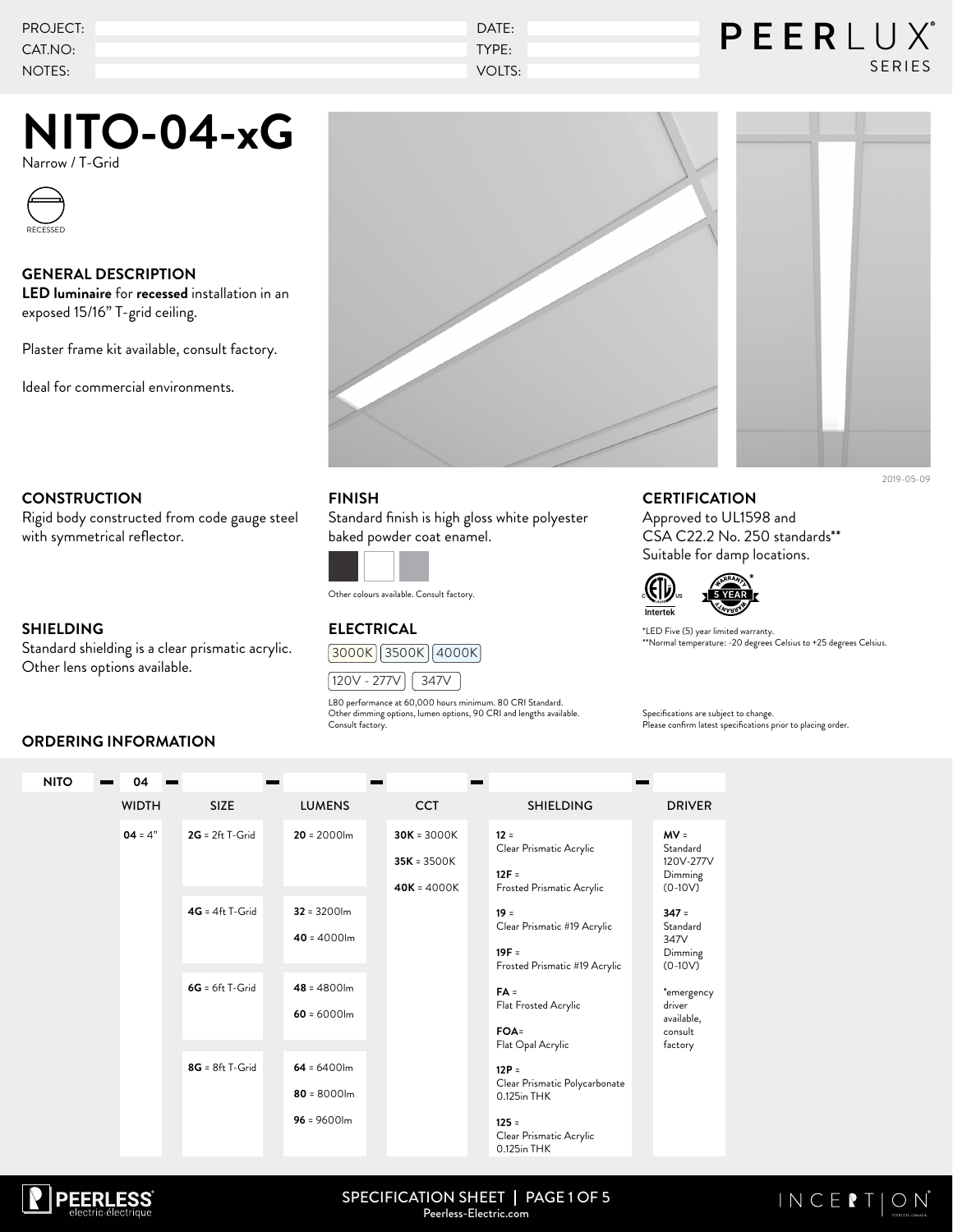| PROJECT: | DATE:  | P E E R L U X |
|----------|--------|---------------|
| CAT.NO:  | TYPE:  |               |
| NOTES:   | VOLTS: | <b>SERIES</b> |

## **DIMENSIONS**

| <b>SIZE</b> |        | w     | н     |
|-------------|--------|-------|-------|
| 2G          | 23.75" | 3.75" | 3.40" |
| 4G          | 47.75" | 3.75" | 3.40" |
| 6G          | 71.75" | 3.75" | 3.40" |
| 8G          | 95.75" | 3.75" | 3.40" |

### **SIZES**





<u>2019-04-29</u>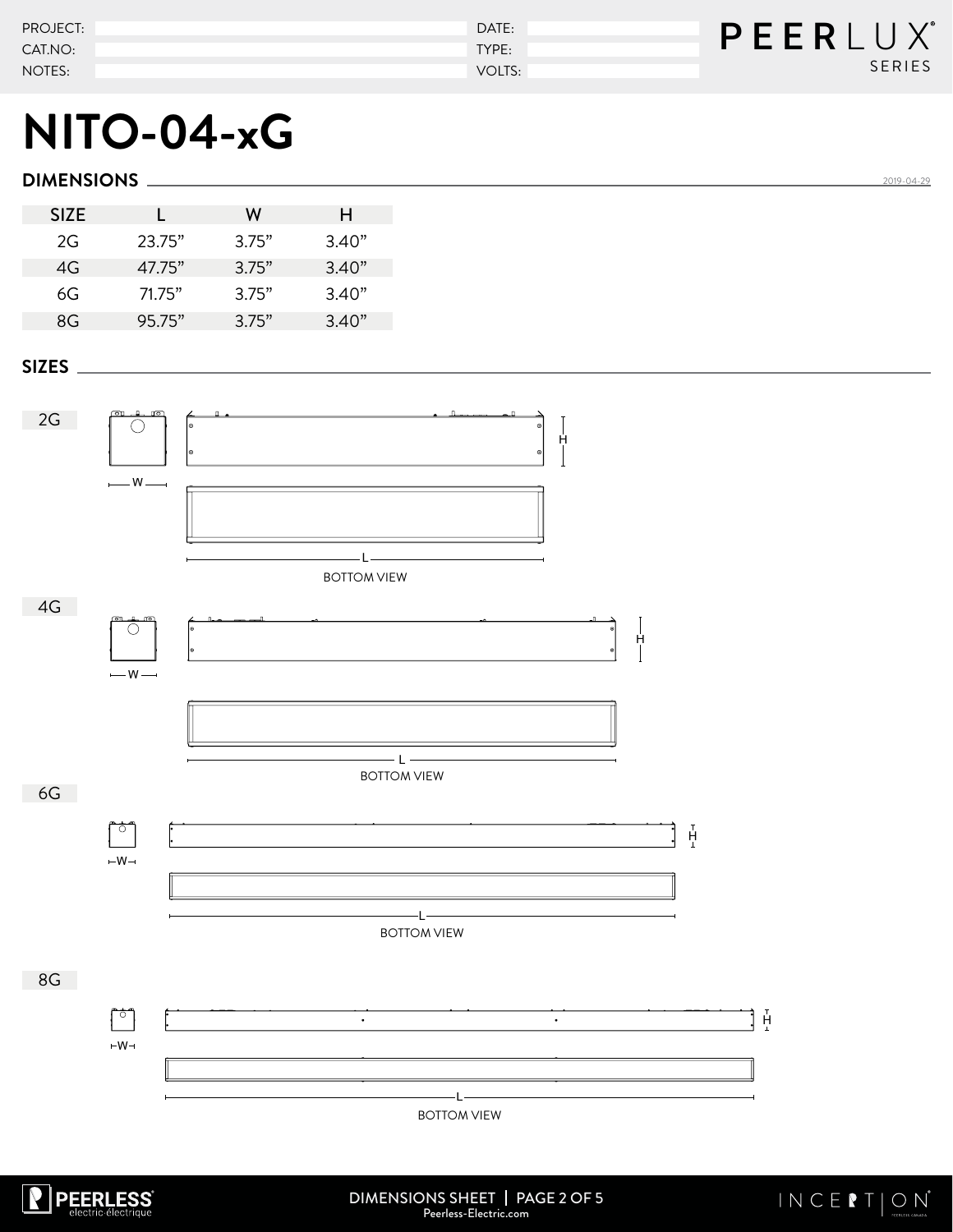| PROJECT: | DATE:  | PEERLUX®      |
|----------|--------|---------------|
| CAT.NO:  | TYPE:  |               |
| NOTES:   | VOLTS: | <b>SERIES</b> |

**ANATOMY**

HIGH PERFORMANCE LENS DIE-FORMED STEEL HOUSING Standard finish is high gloss white polyester baked powder coat enamel \*Other colours available. Consult factory.

LED DRIVER Dimming 0-10V LED LIGHT ENGINE Mounted on internal high reflectance white painted reflector  $\begin{array}{|c|c|c|}\hline & & & \hline \hline \hline \hline \end{array}$ RECESSED 3" Light Opening upport cable by others

4" T-Bar to T-Bar



2019-06-10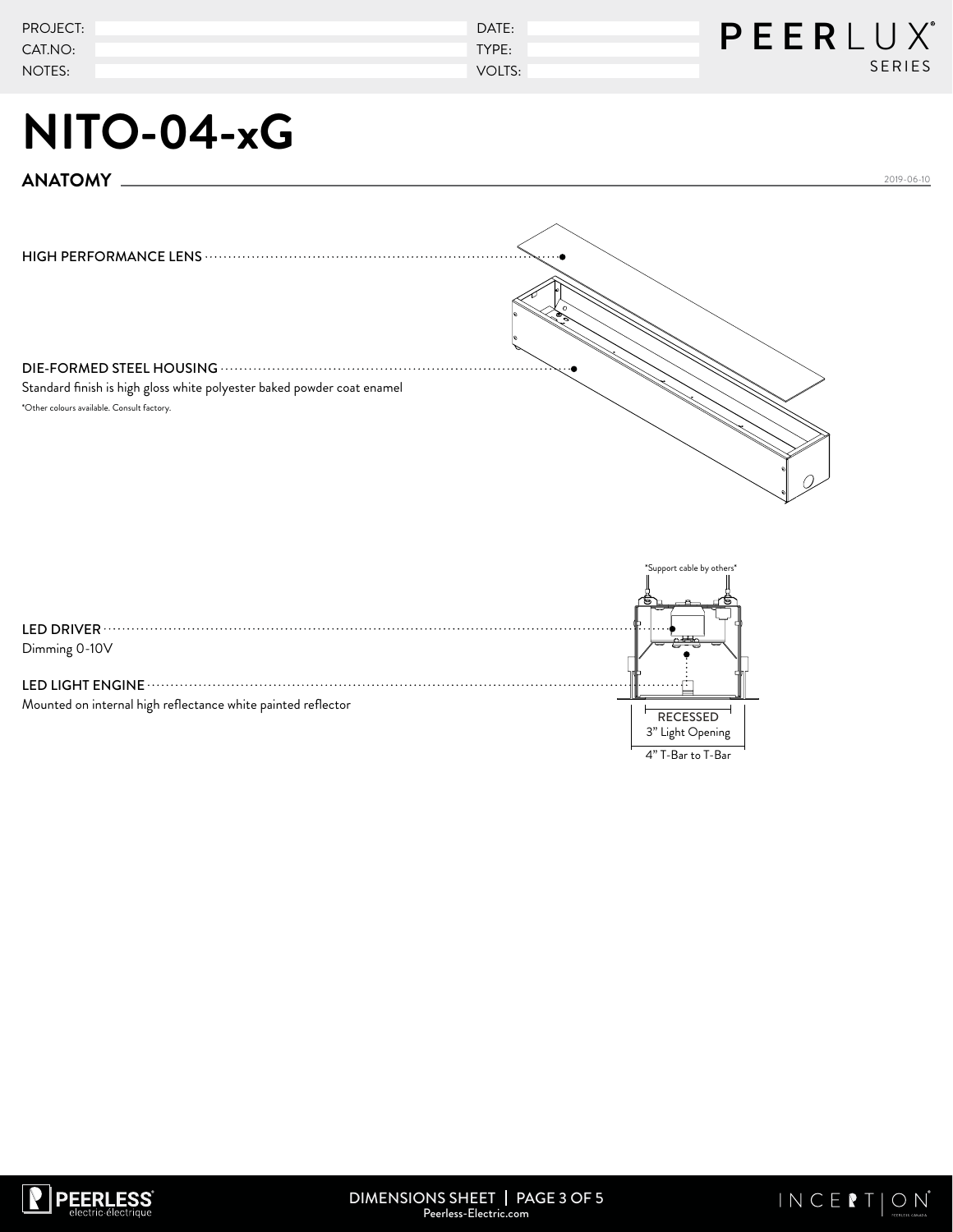| PROJECT: | DATE:  | PEERLUX       |
|----------|--------|---------------|
| CAT.NO:  | TYPE:  |               |
| NOTES:   | VOLTS: | <b>SERIES</b> |

|             |        |                    | 2019-07-05      |
|-------------|--------|--------------------|-----------------|
| LUMENS (lm) | CCT(K) | <b>WATTAGE (W)</b> | EFFICACY (lm/W) |
| 2000        | 3000K  | 20                 | 100             |
| 2000        | 3500K  | 20                 | 101             |
| 2000        | 4000K  | 19                 | 105             |
| 3200        | 3000K  | 29                 | 110             |
| 3200        | 3500K  | 29                 | 112             |
| 3200        | 4000K  | 28                 | 116             |
| 4000        | 3000K  | 38                 | 106             |
| 4000        | 3500K  | 37                 | 109             |
| 4000        | 4000K  | 36                 | 112             |
| 4800        | 3000K  | 50                 | 97              |
| 4800        | 3500K  | 49                 | 99              |
| 4800        | 4000K  | 47                 | 103             |
| 6000        | 3000K  | 54                 | 112             |
| 6000        | 3500K  | 53                 | 114             |
| 6000        | 4000K  | 50                 | 119             |
| 6400        | 3000K  | 57                 | 113             |
| 6400        | 3500K  | 56                 | 114             |
| 6400        | 4000K  | 54                 | 120             |
| 8000        | 3000K  | 74                 | 108             |
| 8000        | 3500K  | 73                 | 111             |
| 8000        | 4000K  | 70                 | 115             |
| 9600        | 3000K  | 94                 | 102             |
| 9600        | 3500K  | 92                 | 105             |
| 9600        | 4000K  | 88                 | 109             |
|             |        |                    |                 |